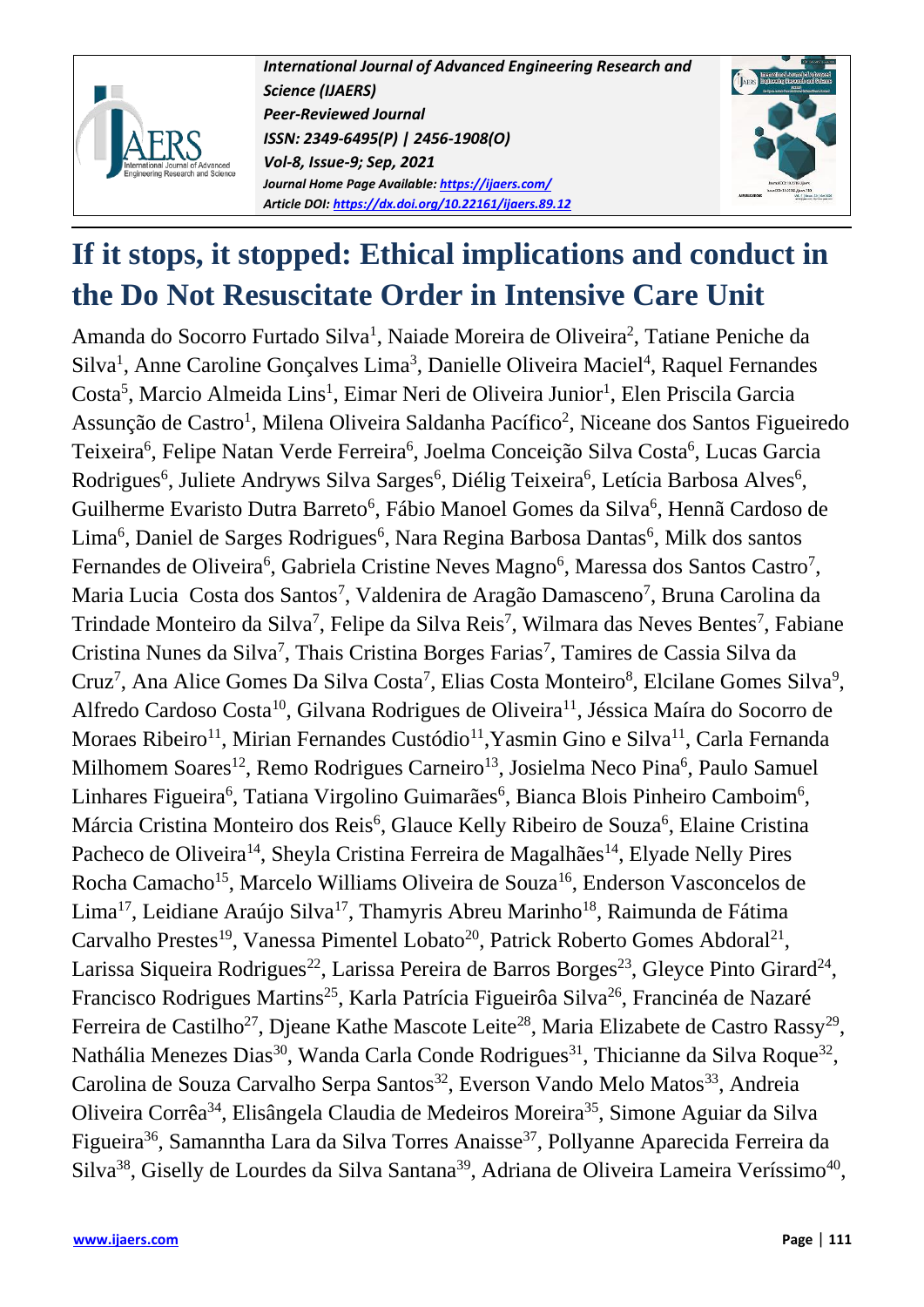Ranná Barros Souza<sup>41</sup>, Victória Fernanda Barbosa<sup>41</sup>, Geordana Galvão Feitosa<sup>41</sup>, Diego Teles Borges Leal<sup>42</sup>, Camila Ferreira Corrêa<sup>43</sup>, Cleia Nunes Estumano<sup>19</sup>, Maicon de Araujo Nogueira<sup>44\*</sup>

<sup>1</sup>Nurse. Metropolitan University Center of the Amazon (UniFAMAZ), Belem, Para, Brazil. <sup>2</sup>Doctor, Federal University of Pará (UFPA), Belem, Para, Brazil. <sup>3</sup>Nurse at the University of the State of Para (UEPA). Master in Public Health from the Facultad Interamericana de Ciencias Sociales, Asunción, Paraguay, revalidated by the Federal University of Rio de Janeiro (UFRJ), Rio de Janeiro, Brazil. <sup>4</sup>Nurse, João Barros Barreto University Hospital (HUJBB), Federal University of Para (UFPA), Belem, Para, Brazil. <sup>5</sup>Nurse, assistant nurse at the Hospital de Clínicas, Federal University of Minas Gerais (UFMG), Minas Gerais, Brazil. <sup>6</sup>Nurse, University of Amazon (UNAMA), Belem, Para, Brazil. <sup>7</sup>Nursing student, Escola Superior da Amazônia (ESAMAZ), Belem, Para, Brazil. <sup>8</sup>Nursing student, Faculdade Pan Amazônica (FAPAN), Belem, Para, Brazil. <sup>9</sup>Doctor. PhD student, Stricto Sensu Graduate Program, Professional Doctorate in Health Education in the Amazon (ESA), University of the State of Para (UEPA). Professor atthe UEPA, Belem, Para, Brazil. <sup>10</sup>Biologist. PhD student, Stricto Sensu Graduate Program, Professional Doctorate in Health Education in the Amazon (ESA), University of the State of Para (UEPA). Professor at the UEPA, Belem, Para, Brazil. <sup>11</sup>Nurse, Faculty of Theology, Philosophy and Human Sciences Gamaliel (FATEFIG), Tucurui, Para, Brazil. <sup>12</sup>Nurse, Specialist in Urgency and Emergency Nursing, Faculdade Madre Tereza, Amapá, Brazil. <sup>13</sup>Nurse, Master in Education, Training and Management for Nursing Care Practice, Stricto Sensu Graduate Program in Nursing (PPGENF), Federal University of Para (UFPA), Professor of the University of the State of Para (UEPA), Belem, Para, Brazil. <sup>14</sup>Nurse, University of the State of Para (UEPA), Belem, Para, Brazil. <sup>15</sup>Master in Nursing, Federal University of Para (UFPA). PhD in Tropical Diseases, Postgraduate Program in Topical Diseases (PGDT), Nucleus of Tropical Medicine (NMT / UFPA), Belem, Para, Brazil. <sup>16</sup>Nurse. Doctoral student of the Stricto Sensu Graduate Program, Doctorate in Biology of Infectious and Parasitic Agents (BAIP), Federal University of Para (UFPA), Belem, Para, Brazil. <sup>17</sup>Nursing student, Estacio Castanhal Faculty, Castanhal, Para, Brazil. <sup>18</sup>Nurse, Post graduate. Stricto Sensu Graduate Program in Nursing, Federal University of Para (UFPA), Coordinator of the Study Center, Hospital Pronto Socorro Municipal Mário Pinotti, Belem, Para, Brazil. <sup>19</sup>Nurse, Universidade Paulista (UNIP), Belem, Para, Brazil. <sup>20</sup>Social worker. Hospital Pronto Socorro Municipal Mário Pinotti, Belem, Para, Brazil. <sup>21</sup>Physiotherapist, Faculdade Cosmopolita, Belem, Para, Brazil. <sup>22</sup>Physiotherapist, University of Amazon (UNAMA), Belem, Para, Brazil. <sup>23</sup>Nursing student, Faculdade Cosmopolita, Belem, Para, Brazil. <sup>24</sup>Nurse, Master in Health Education in the Amazon (ESA), Stricto Sensu Postgraduate Program, Professional Master in Health Education in the Amazon, State University of Para (UEPA), Belem, Para, Brazil. <sup>25</sup>Nurse, Hospital Universitário da Universidade Federal da Grande Dourados, Mato Grosso do Sul, Brazil. <sup>26</sup>Nurse, Hospital das Clínicas da Universidade Federal de Pernambuco, Brazil. <sup>27</sup>Nurse. Master in Business Management, Lusófona University of Humanities and Technologies, Lisboa, Portugal. <sup>28</sup>Nurse, Federal University of Para (UFPA), Belem, Para, Brazil. <sup>29</sup>Nurse, University of the State of Para (UEPA). PhD in Nursing from the Federal University of Rio de Janeiro (UFRJ). Professor at the Postgraduate Program Stricto Sensu, Professional Master's Degree in Management and Health Services in the Amazon, Fundação Santa Casa de Misericórdia do Para (FSCMPA), Belem, Para, Brazil. <sup>30</sup>Nurse by the Doctum Educational Institute of Technology. Master's Student by the Professional Program of Surgery and Experimental Research (CIPE), State University of Para (UEPA), Belem, Para, Brazil. <sup>31</sup>Physitherapist. Master. Metropolitan University Center of the Amazon (UniFAMAZ), Belem, Para, Brazil. <sup>32</sup>Nurse. Master in Nursing. Doctoral Student in Nursing at the Federal University of Rio Grande (FURG), Rio Grande do Sul, Brazil. <sup>33</sup>Nurse. Master in Public Health UFPA. Doctoral Student in Nursing at the Federal University of Paraná (UFPR), Paraná, Brazil. <sup>34</sup>Nurse, Faculdade Integrada Brasil Amazônia (FIBRA), Belem, Para, Brazil. <sup>35</sup>Psychologist, PhD in Tropical Diseases, Postgraduate Program Stricto Sensu, Tropical Medicine Nucleus, Federal University of Para (UFPA), Belem, Para, Brasil. <sup>36</sup>Nurse, Master in Health Education in the Amazon, PhD student, Stricto Sensu Graduate Program, Professional Doctor degree in Health Education in the Amazon (ESA), State University of Para (UEPA). Professor at the State University of Para (UEPA), Campus Santarem, Para, Brazil.

<sup>37</sup>Nurse at Maria Aparecida Pedrossian University Hospital (HUMAP), Federal University of Mato Grosso do Sul (UFMS), Campo Grande, Mato Grosso do Sul, Brazil.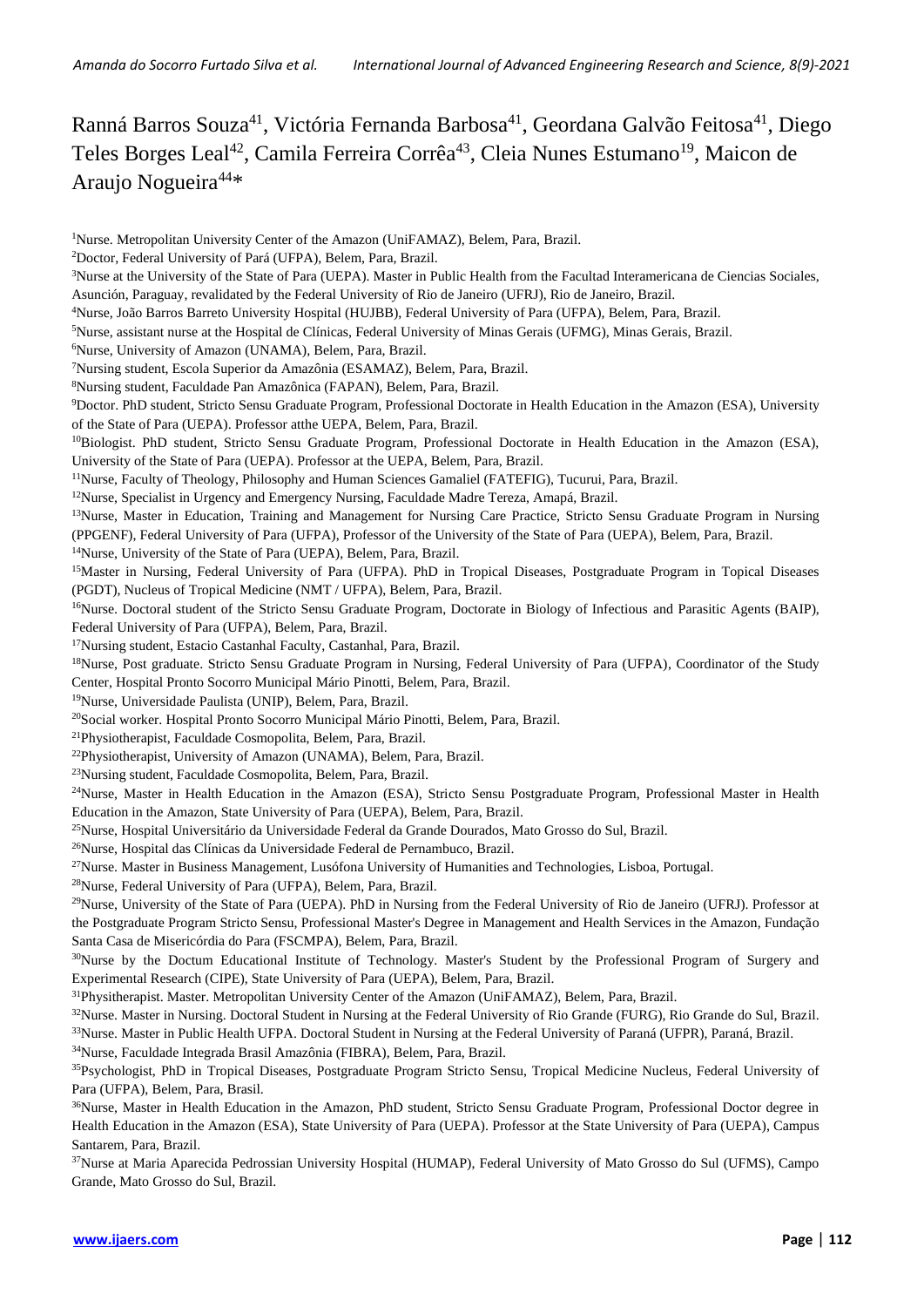*Amanda do Socorro Furtado Silva et al. International Journal of Advanced Engineering Research and Science, 8(9)-2021*

<sup>38</sup>Physitherapist. Escola Superior da Amazônia (ESAMAZ), Belem, Para, Brazil.

<sup>39</sup>Physiotherapist, doctoral student, Stricto Senso Graduate Program in Parasitic Biology in the Amazon (UEPA / Instituto Evandro Chagas-IEC), Belem, Para, Brazil.

<sup>40</sup>Physiotherapist, Master in Health, Society and Endemics in the Amazon, Federal University of Para (UFPA), Belem, Para Brazil.

<sup>41</sup>Physiotherapy student. Escola Superior da Amazônia (ESAMAZ), Belem, Para, Brazil.

<sup>42</sup>Medicine student. Metropolitan University Center of the Amazon (UniFAMAZ), Belem, Para, Brazil.

<sup>43</sup>Nurse. Coordinator of the Care Program: Palliative and Home Care at the Emergency Hospital Complex - Nurse coordinator of the CARE Program: Palliative and Home Care at the Emergency Hospital Complex - Hospital Infantil FHEMIG João Paulo II, Minas Gerais, Brazil.

<sup>44</sup>Nurse, Master in Health Education in the Amazon, PhD student, Stricto Sensu Postgraduate Program, Professional Doctor degree in Health Education in the Amazon, State University of Pará. Professor at the University of the Amazon, Belem, Para, Brazil. \*E-mail: profmaiconnogueira@gmail.com +55 (91) 980436368

Received: 09 Sept 2020; Received in revised form: 15 Nov 2020; Accepted: 22 Nov 2020; Available online: 03 Dec 2020 ©2020 The Author(s). Published by AI Publications. This is an open access article under the CC BY license [\(https://creativecommons.org/licenses/by/4.0/\)](https://creativecommons.org/licenses/by/4.0/)

Received: 11 Aug 2021,

Received in revised form: 01 Sep 2021,

Accepted: 10 Sep 2021,

Available online: 19 Sep 2021

©2021 The Author(s). Published by AI Publication. This is an open access article under the CC BY license [\(https://creativecommons.org/licenses/by/4.0/\)](https://creativecommons.org/licenses/by/4.0/).

*Keywords– Critical Care. Intensive Care Units. Death. Heart Arrest. Cardiopulmonary Resuscitation. Resuscitation Orders.*

*Abstract— Objective: To map the production of knowledge and make considerations about the main updates and recommendations available in the literature for the management and conducts in front of a patient in Cardiopulmonary Arrest with a Do Not Resuscitate Order (NOR) in an Intensive Care Unit. Method: narrative literature review. The source of information consisted of relevant publications in the literature, carried out from June to July 2021, based on the narrative synthesis of evidence on the updates contained in the main guidelines and official recommendations published by bodies linked to the Brazilian and international health area .Results: the results pointed to the difficulty of doctors and health professionals in talking about the subject, however, it was found that they believe in the patient's autonomy as a fundamental factor in the decision process, as well as the participation of family members and staff multidisciplinary. Conclusion: the consent to implement the ONR must be a joint decision, in which the objective must always offer the best for the patient and their families, supporting such decision in ethical precepts. Respect for the dignity and autonomy of the patient is the main factor that must be considered in decision making, not only for the implementation of the ONR, but for any procedure that may be performed on the patient.*

## **I. INTRODUCTION**

Cardiopulmonary resuscitation (CPR) is not indicated for all patients who present Cardiopulmonary Arrest (CPA), and may be refused by patients and their legal guardians and not instituted by health professionals in specific situations in the health care context. The Do Not Resuscitate Order (ONR) consists of the authorization of the patient or spouse, representative or family members not to adopt CPR measures in case of CPA in the terminal phase of an incurable disease or in circumstances that make recovery irreversible. The decision not to resuscitate is adopted by the medical professional after analyzing the risks and benefits, and discussing with the multidisciplinary team the uselessness of such maneuvers<sup>1</sup>.

ONR consists of the careful decision not to perform CPR maneuvers in patients in the terminal stage of life, with irreversible loss of consciousness or those who may have untreated CPA<sup>2</sup>. It is a conduct aimed at not using Advanced Life Support (ALS) to maintain vital signs in cases where efforts to prolong life are not clinically and ethically justified<sup>3</sup>.

The ONR has been part of the Medical Ethics Code of the American Association (AMA) since 1992. In Europe, between 50 and 60% of patients who died in a non-sudden manner in hospitals in countries such as the Netherlands, Switzerland, Denmark and Sweden declared an individual decision and autonomous from non-resuscitation. However, the global panorama regarding the conduct of professionals is not uniform, due to marked differences in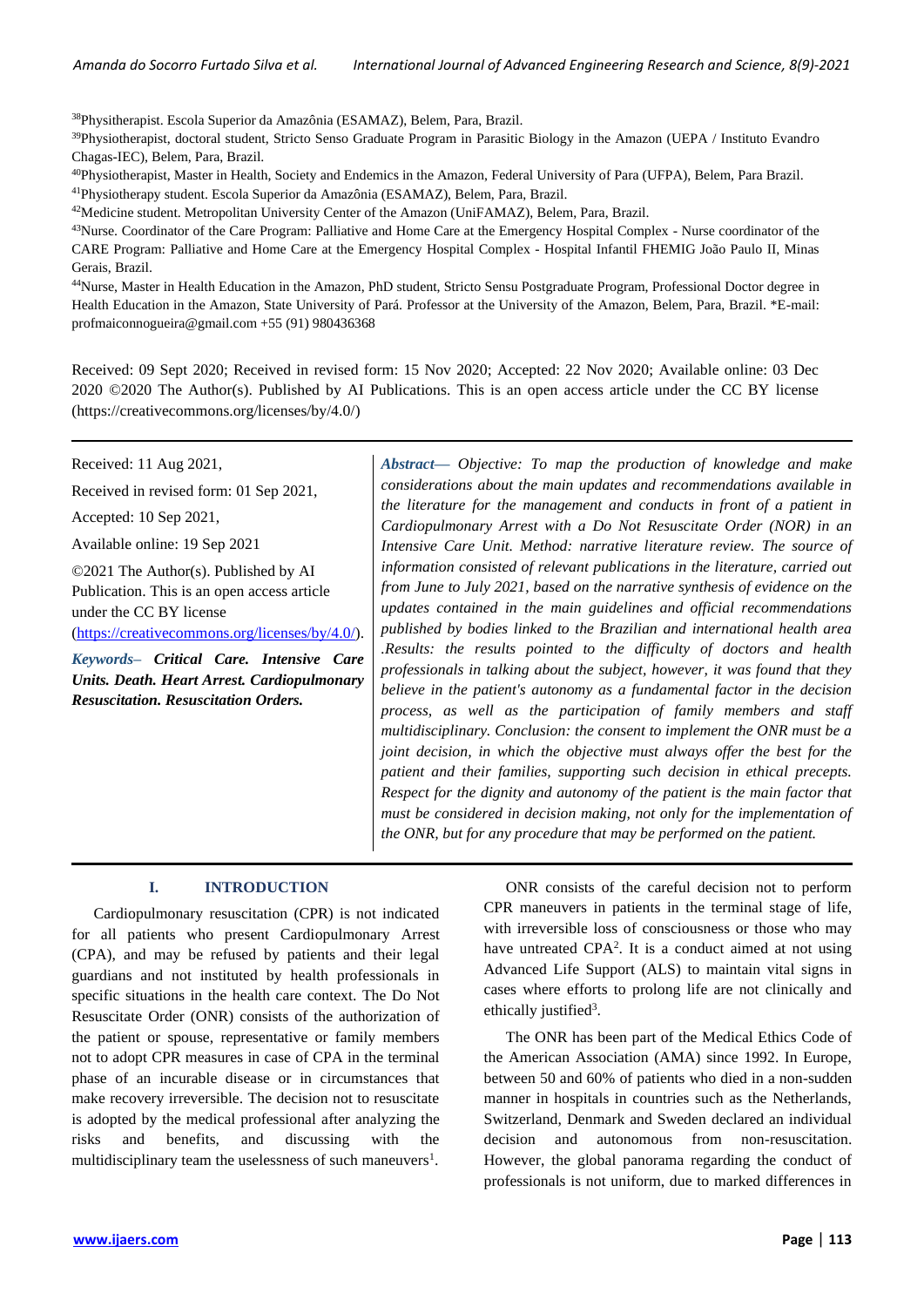cultural factors and the lack of consensus in global guidelines<sup>2</sup>.

In the 70s, the first guidelines and policies that recommended not adopting CPR measures in this context emerged in the world. However, the ethical complexity involved in the application of such measures meant that acceptance was not universal and immediate. In the United States of America (USA), Australia and some countries in Europe, aiming to meet one of the main paradigms of bioethics, with the maintenance of the autonomy of the patient and their families, the prior elaboration of the ONR was allowed, to prevent the submission of these individuals to advanced resuscitation measures that prolong vital functions in an unjustified way<sup>1</sup>.

In Brazil, according to Resolution n. 1,805/2006 of the Federal Council of Medicine (CFM), in the terminal phase of illnesses, the physician is allowed to limit procedures and treatments that prolong life, guaranteeing relief from symptoms that lead to suffering, which guarantees comprehensive care, respecting the will and autonomy of the patient and/or their legal representative. It is reiterated that according to article 41, sole paragraph of the Code of Medical Ethics, non-resuscitation is justified in cases of incurable and terminal illness, however the physician must offer palliative care, taking into account the wishes of the patient and/or their representative cool<sup>4</sup>.

In the Brazilian scenario, the ethical discussion has covered the last two decades, being driven by CFM actions that motivated the debate about the terminality of life. These initiatives are evidenced mainly by the publication of CFM resolutions n. 1,805/2006 and 1,995/2012, which deal, respectively, with the therapeutic limitation of care for terminally ill patients and the advance directives of will (known in Brazil as living will). It should be noted that in public health, the refusal of treatment is an integral part of the Charter of Health Users' Rights, issued by the Ministry of Health (MS). In this context, the ONR is presented as a complement to the living will for a specific situation in which the patient expresses his desire for not resuscitation in case of CPA<sup>2</sup>.

In view of this reality, the care provided to critical patients in the context of intensive care emerges. According to the Brazilian Ministry of Health, Intensive Care Units (ICUs) are hospital units for the care of critically ill or at-risk patients, who have uninterrupted medical and nursing care, with specific equipment and specialized human resources, in addition to access to technologies for diagnosis and therapy. Death is a constant presence in this hospital sector and professionals are in routine contact with the dying process, and sometimes the technical resources, knowledge and competence of intensive care providers are limited, given the advance of the disease, especially when the cure it is not possible, with the diagnosis of out of therapeutic possibilities of cure<sup>5</sup>.

In Brazil, ONR is not a practice specifically recognized in the scope of Medical Ethics, however, the limitation of procedures is supported by federal ethical and legal provisions, among which CFM Resolution n. 1805/2006 of the CFM and the Health Users' Rights Charter of the Ministry of Health as already mentioned. However, even though it is not officially recognized, this approach is routinely adopted in clinical practice<sup>1</sup>.

In this scenario, terminal patients, those considered out of therapeutic or cure possibilities are or should be the protagonists. Terminal patient is defined as one who, at a certain point in the evolution of their disease, is no longer salvageable, even if they have all the therapeutic resources available, therefore, they are in the process of unavoidable death. It appears that in front of these patients, professionals in a desperate attempt to reject the imminent death, so terrifying and uncomfortable, focus on machines and procedures, offering robotic and depersonalized care, fighting a fight against death. Thus, they propose an excessive, abusive and disproportionate therapeutic care, known as dysthanasia<sup>6</sup>.

The discussion around a "good death" in the ICU is recurrent and (re)emerging, and the topic has become an ethical dilemma. For intensivists, the "comfort" to the patient is provided by the introduction of an advanced airway (orotracheal intubation, for example), the institution of mechanical ventilation and the use of sedative drugs. This condition is opposed to what is prioritized in processes involving assistance in Palliative Care, in which the focus is on maintaining the patient's autonomy, pain and symptom control, preferably without invasive interventions. The discourse on the concept of producing a "good death" focuses on the awareness of the maintenance of individual identity and acceptance of the death process. However, the implementation of this palliative model in the ICU is complex in practice; because it is multifaceted, loaded with myths and ethical and legal conflicts. When a death occurs in the ICU, it is usually marked by the sick person's vulnerability and extreme physical dependence. Such picture results from the severity of their clinical condition, and sometimes as a result of the induction of coma, by the action of drugs to relieve symptoms and the discomfort produced by the conducts performed in intensive care<sup>5</sup> .

In the routine of ICUs, there is a difference between death and CPA. The terms are distinguished by the decision (or not) of resuscitation. When a patient receives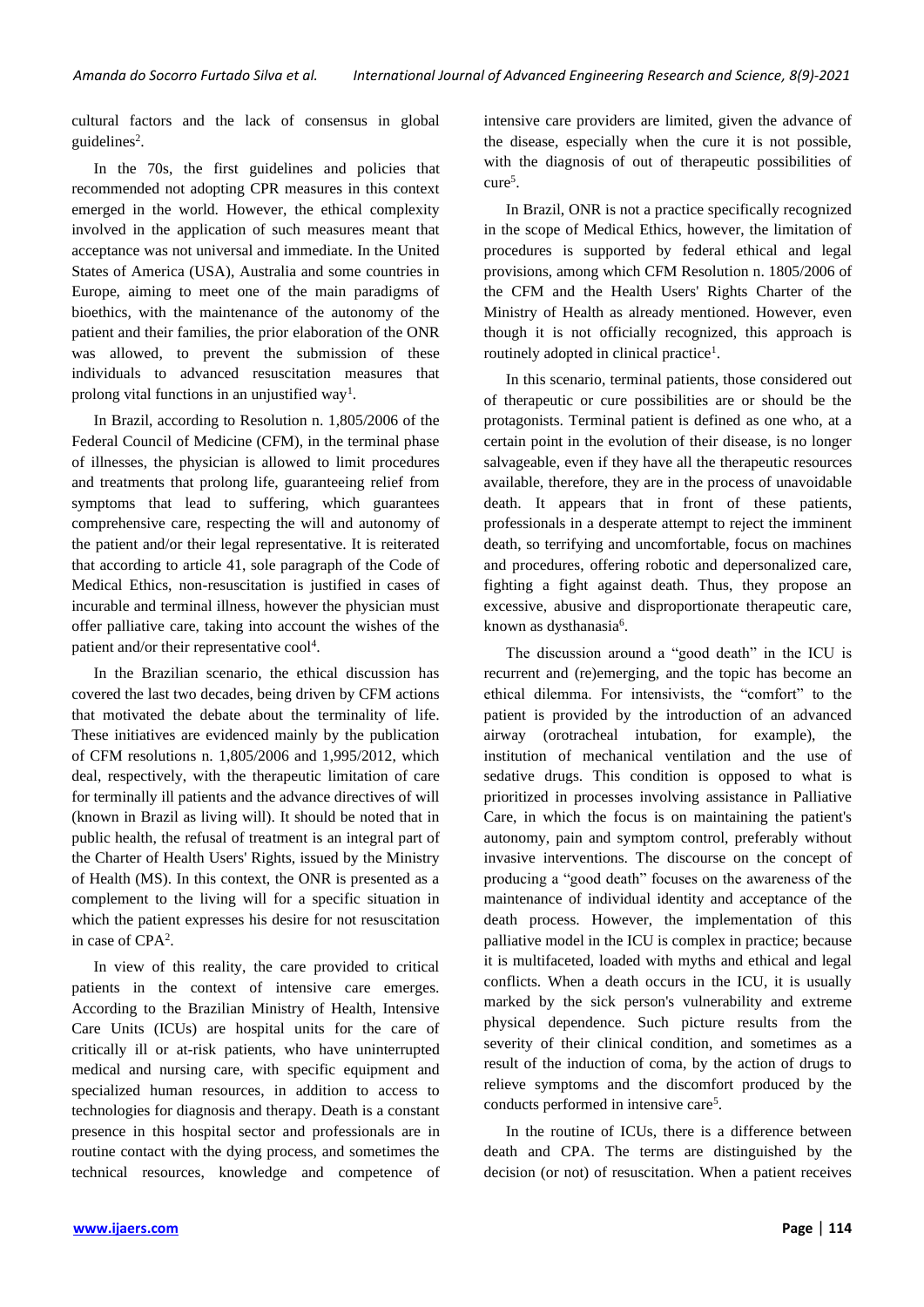a diagnosis in which there are no therapeutic possibilities for a cure, the team assesses that the priority has changed, and no longer resides in investing in the use of resources to maintain their life. The assistant medical team communicates that "if the patient stops, it stopped-SPP". The medical record contains guidance on the conduct of comfort, which means not performing any procedure with the goal of cure. In the case of CPA, the order is not to perform CPR maneuvers, and thus the death is defined with the ONR registered in the medical record and communicated to the entire multidisciplinary team<sup>5</sup>.

It should be noted that there are no specific ethical standards on ONR in force in Brazil, however the procedure is evident in hospitals, as evidenced by the records in medical records described in the literature. In this way, it seeks to elucidate the ethical and moral principles and dilemmas, both of health professionals themselves and of patients who are faced with a watershed, life and death. In this context, the objective of this study was to map the production of knowledge and to make considerations about the main updates and recommendations available in the literature for the management and conducts in front of a patient in Cardiopulmonary Arrest (CPA) with a Do Not Resuscitate Order (ONR) in a Emergency Unit. Intensive Care (ICU).

## **II. METHOD**

Narrative literature review. The source of information was composed of relevant publications in the literature, carried out from June to June 2021, from the narrative synthesis of evidence on the main updates for the management and conducts in front of patients in Cardiopulmonary Arrest (CPA) with a No Order Resuscitate (ONR) in ICU. Opinions, works, articles, dissertations, theses, event proceedings, editorials, conventions and legislation were included as bibliographic sources. The texts found were read, organized and synthesized, and the synthesis presented below.

## **III. RESULTS AND DISCUSSION**

Intensivists work with highly serious patients, so they are in constant contact with death. However, in this sector, the dying process is usually called in different ways, namely: death and CPA. This differentiation brings with it also different forms of action, as well as the expression or not of feelings. Death is understood as an expected death, when all professionals wait for the sick person to die in a few hours or in a few days. The team does nothing to revert the patient's condition. Professionals do not express so much suffering when death actually takes place. While in CPA, intensivists perform all possible measures so that the patient survives with minimal or no sequelae, using all available resources. When there is a return to spontaneous circulation and survival, there is great satisfaction from the team. On the contrary, when death occurs, professionals tend to express the feeling of failure, failure and impotence, considering that it is an unexpected  $death<sup>5</sup>$ .

In an attempt to deny the existence of human finitude and driven by the moral principle of preserving life, the health professional decides to use a therapeutic arsenal to prolong the time of death, configuring dysthanasia. Dysthanasia is, therefore, a term that can be synonymous with obstinacy or therapeutic futility, where technology is used to painfully and uselessly prolong the process of death. It is dedicated to prolonging the maximum amount of lifespan, fighting death as the greatest and last enemy<sup>6</sup>.

The non-resuscitation of patients in the terminal phase of progressive disease is a humanistic act that aims to meet the bioethical principle of non-maleficence, with the essential purpose of minimizing human suffering and avoiding the practice of dysthanasia. It is considered that the moment is opportune for debate, and for ethical, clinical and legal guidelines on the order not to resuscitate in Brazil to be elaborated, filling the existing normative gap in the country<sup>2</sup>.

The ICU is considered a restricted and closed unit, both in its physical space, with closed windows and doors, central air conditioning, artificial lights, which keep the external environment outside, as well as the super-specialization characteristic of its care team, which deals with high-tech equipment aimed at the care of critically ill patients. Due to these characteristics, the intensive care team tends to be considered "better" than that of other sectors of the hospital, both by the intensivists themselves and by professionals from other sectors. The service routine is marked by an organization of the team, aiming to maintain as much control as possible over the patient's clinical conditions and vital functions, which is kept under constant monitoring by electronic equipment and by the nursing staff. It is a space for maintaining life in order to avoid death whenever possible<sup>5</sup>.

In this context, how is the No Resuscitation Order operated? An issue that raises many debates both in the medical and legal areas is the possibility of the patient to decide autonomously about their resuscitation or not, in case of CPA, since the Federal Constitution ensures the right to life and the protection of human dignity<sup>7</sup>.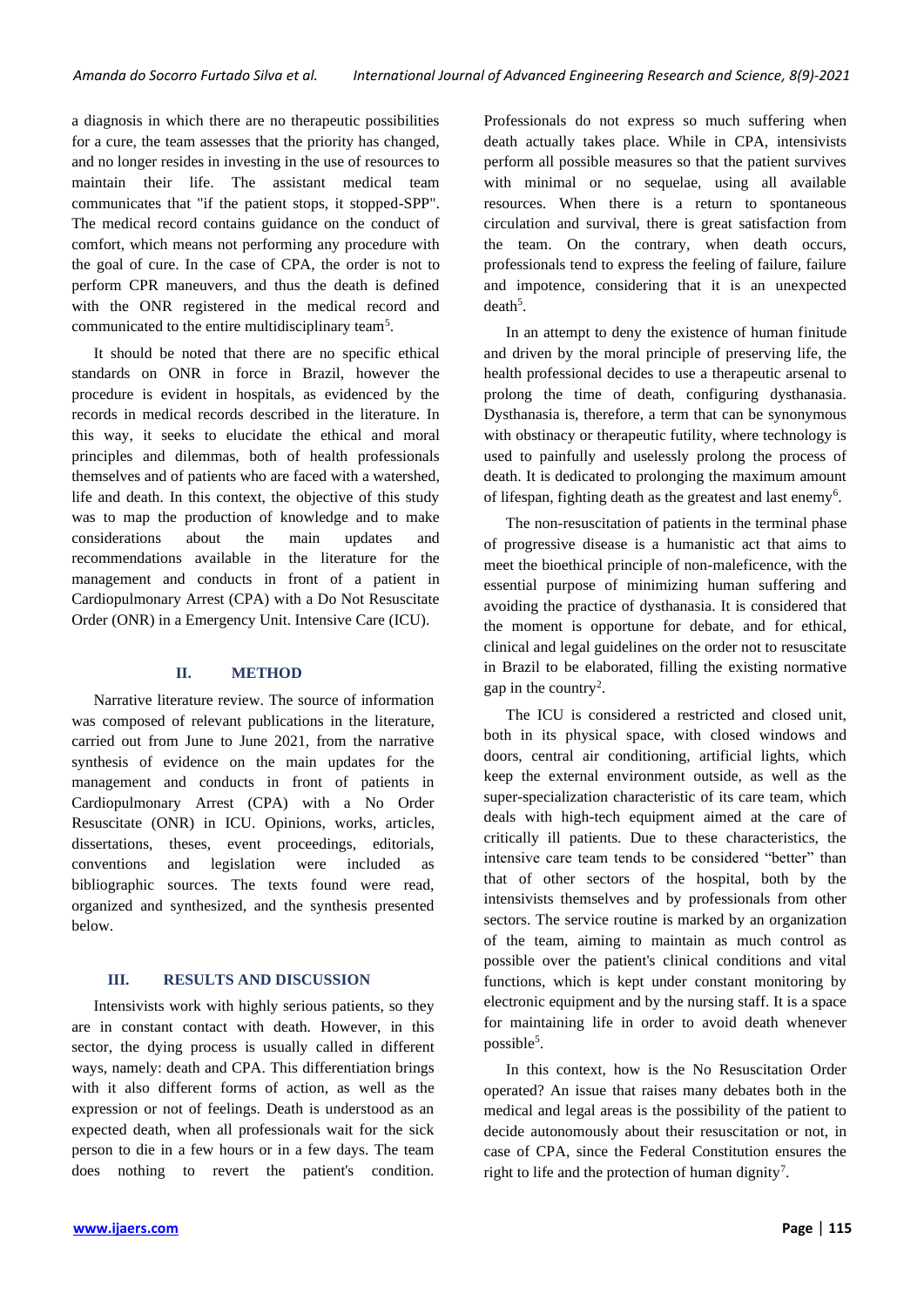In the United Kingdom, the document "End-of-life treatment and care: good practice in decision-making", carried out by the British Medical Association, the Resuscitation Council and the Royal College of Nursing, identifies three situations in which CPR should be refused: when clinical evaluation concludes that CPR will not be successful in restoring cardiopulmonary function, circulation, and neurological function; when, after detailed discussion with the patient (or family members/legal representative), an agreement is reached that the benefits of CPR are outweighed by the costs and risks of carrying it out; and when the patient has an advance directive of will or makes an informed decision to refuse  $CPR<sup>8</sup>$ .

In Portugal, on April 13, 2012, the National Executive Council of the Medical Association approved a document on the ONR, whose proposal has been the subject of indepth discussions since 2007, following a meeting between the medical teams of the Intensive Care Units and the Ethics Committee and Resuscitation Committee of Hospital Fernando da Fonseca. The document was intended to be a source of guidance for recommended procedures in defining ONR and not a set of imposed standards. It proposes the ONR for various clinical conditions, namely: patient with chronic renal failure on hemodialysis and with an incurable chronic disease with expected survival of less than three months, or metastatic neoplasm (depending on the type of neoplasm and prognosis) and patient with advanced and irreversible oncological disease that, due to its evolution, has led to a progressive degradation of physical status and/or activity in recent times. This document also adds that, if possible, use should be made of assessments of the patient's performance status based on predictive scales, such as the Palliative Performance Scale (PPS), which allows the formulation of a prognosis and a time estimate of survival of a patient in Palliative Care<sup>8</sup>.

It should be noted that the philosophy of Palliative Care is to integrate death in the progression of life and opposes the firm therapeutic obstinacy and the idolatrous cult with the biological dimensions. It does not intend at any time to abbreviate or postpone death, it seeks relief from pain and other symptoms, integrating the social and psychological aspects of comprehensive care<sup>9</sup>.

In this context, to end this important dynamic that involves death and dying, given the need to provide autonomy to patients and their families in the face of a diagnosis of short-term impossibility, advance directives of will emerge and, in this perspective, the possibility of registering the will vital.

The living will originated in the United States of America (USA), precisely in 1969, when LuisKutner proposed the adoption of the living will, known in Brazil as the living will, a document that would serve to protect the individual right of the human person and allow death. In other words, the living will proposed by Kutner was based on the assumption that the patient has the right to refuse to undergo medical treatment whose objective is, strictly, to prolong his life, when his clinical condition is irreversible or in vegetative state with no possibility of recovering their faculties, currently known as persistent vegetative state<sup>9</sup>.

In countries with a legal tradition similar to Brazil, such as Spain, DAV can be public or private. The first modality admits two forms of registration: a) in a registry office, by means of a public deed, without the presence of witnesses; b) in front of an employee working for the Administration, designated by the Health Council. In the second, the document must be signed by three capable witnesses, and of these, two cannot have a family relationship or a pre-established legal relationship with the grantor. It is noteworthy that the justification for the second possibility is to avoid having to resort to third parties, such as witnesses or notaries, for an act that falls within the sphere of personal autonomy and intimacy of people<sup>9</sup>.

The current state of knowledge has allowed the development of a range of technical, technological and therapeutic possibilities that can be used in the most varied clinical situations. However, since the 1970s, CPR has not been considered an eligible therapy for all critically ill patients. Due to the irreversibility of the clinical prognosis in certain clinical situations, limits are imposed on the health care team in the fight for a cure. From this postulate, ONR emerges, the first measure capable of refusing a specific therapeutic intervention. The ONR is a matter of marked importance, which assumes clear and significant importance in promoting respect for the dignity of human beings in such a delicate phase of life, such as the terminal phase. Their discussion is understandably uncomfortable, given their duality between being able to assume death in case of CPA and the responsibility to prevent taking a futile attitude, that is, carrying out a harmful intervention, contrary to the person's interest<sup>8</sup>.

It is described that physicians feel insecure about adopting ONR, although there is a consensus that the decision to implement such conduct in medical practice is essential. The insecurity comes from the lack of a guideline, as the legal aspects intimidate many professionals who fear lawsuits for omission of help. In view of this fact, the need for a clear guiding directive is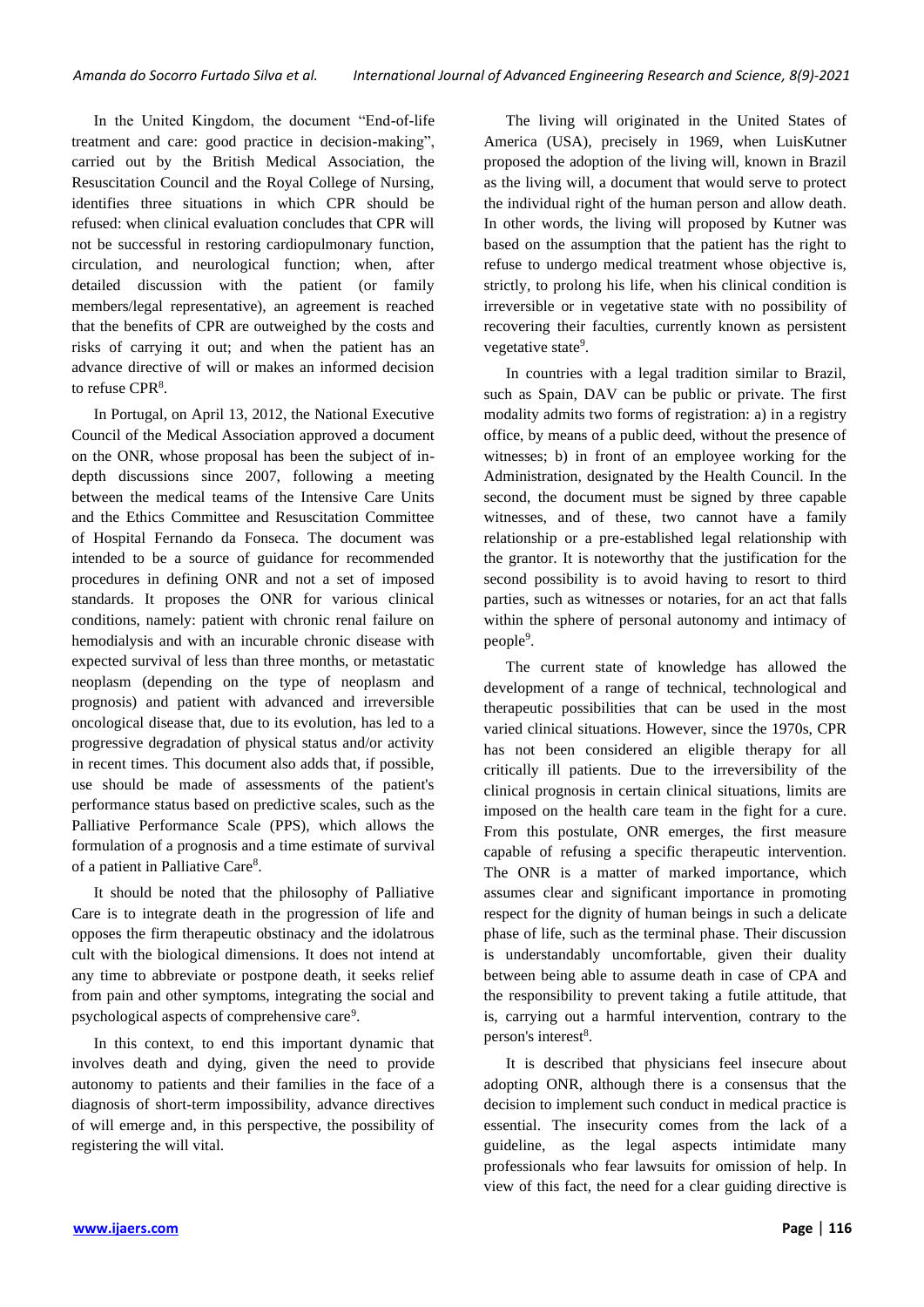evident, in which respect for the patient's autonomy should be in the foreground. CFM Resolution n. 1995/2012, addressed the need for the existence of a regulation of advance directives of the patient's will in the context of Brazilian medical ethics. It also considers the relevance of medical behavior in the face of critical situations experienced by terminal patients. The CFM Resolution n. 1805/2006, gives the physician the power to decide whether resuscitation procedures are necessary or not when the patient is in a serious condition<sup>3,9</sup>.

The Federal Council of Medicine (CFM) published Resolution No. 1995/2012, which establishes guidelines for any patient, as long as they are of legal age and fully conscious, to define with their physician what therapeutic limits they wish to receive during terminally ill and unable to decide on their care. Under this resolution, the physician must, when informing the patient of this possibility, always observe the dictates of the Code of Medical Ethics, and that such provisions of the patient will prevail over any other non-medical opinion, including the wishes of family members. In addition, the physician must record in the medical record such advance directives of will<sup>7</sup>.

The advance directives of will can be defined as written instructions in which the person, freely and properly clarified, exposes their wishes and positions, in order to guide future decisions regarding their health. They are carried out from the moment there is medical proof that the patient is unable to make decisions, and can be written by all adult individuals, regardless of their current state of health. Within this scenario, there are two types of advance directives, namely: the lasting mandate and the living will. The lasting term corresponds to the appointment, by the person, of someone he trusts to make decisions about his health care, in case he becomes incapable. The living will is a legal document, in which the patient defines the type of treatment and medical procedure he wishes to undergo when the reversal of his clinical condition is no longer possible and he is not able to make decisions<sup>10</sup>.

In general terms, this document is a form of manifestation of previous wishes, in case someone is diagnosed with terminal illnesses that make it impossible to make a conscious decision. The living will may deal with the refusal and/or acceptance of treatments that artificially prolong life, provision for organ donation and the appointment of a representative. However, the patient cannot refuse palliative care, as they are considered essential for maintaining the ethical and constitutional principles of human dignity<sup>7</sup>.

Making decisions based on the best evidence for good health practices, which enable the best results for patients when they are unable to effectively communicate their wishes is a daily occurrence in the daily lives of many professionals, especially physicians. The importance of informed decision-making shared by the health professional who attends the patient is essential for the quality of care and, above all, for good results. Literature shows that patient participation in treatment leads to better results, which is in line with the understanding that for the maintenance of the health of a sick person, the basis of care is a good and comfortable relationship between the professional and the patient $11$ .

In 1991, the US Congress passed the federal "Patient Self-Determination Act", a law that recognized the patient's right to self-determination. By the mid-1990s, all US states had expressly recognized the legality of such a document. In the meantime, there were two types of advance will directives: living will and durable power of attorney for healthcare (DPAHC). While the living will consisted of the document by which the individual manifested the refusal of treatments in the face of a terminal diagnosis or proof of Persistent Vegetative Status, the DPAHC, translated as a lasting mandate, consisted in the appointment of people to make decisions regarding treatments for health for which this individual would want to submit to the condition in which he was no longer able to respond consciously, due to permanent or temporary incapacity $12$ .

In Latin America, Puerto Rico was the first country to legislate on DAV and, more recently, Argentina and Uruguay have also done so. Although Brazil has not yet legislated on this topic, on August 31, 2012, the Federal Council of Medicine (CFM) approved Resolution CFM n. 1995, recognizing the patient's right to express his will on medical treatments and appoint a representative for such purpose, as well as the physician's duty to comply with the patient's wishes or their legal representative. This resolution corroborated to heat up the debate, especially on the need for legislative regulation of advance directives of will. This is because, as a professional body, the resolution has normative force only among physicians, not having the legal force to regulate essential aspects of the subject among other professional categories and other segments of society, such as formalization, content, capacity of grantors, the validity period and the creation of a national registry<sup>12</sup>.

In Brazil, ONR are not supported by legislation, which obliges health professionals to apply CPR in all cases, except when death is unquestionable. This creates space for debate on the eminent and unquestionable need to build, based on scientific evidence and consensus in the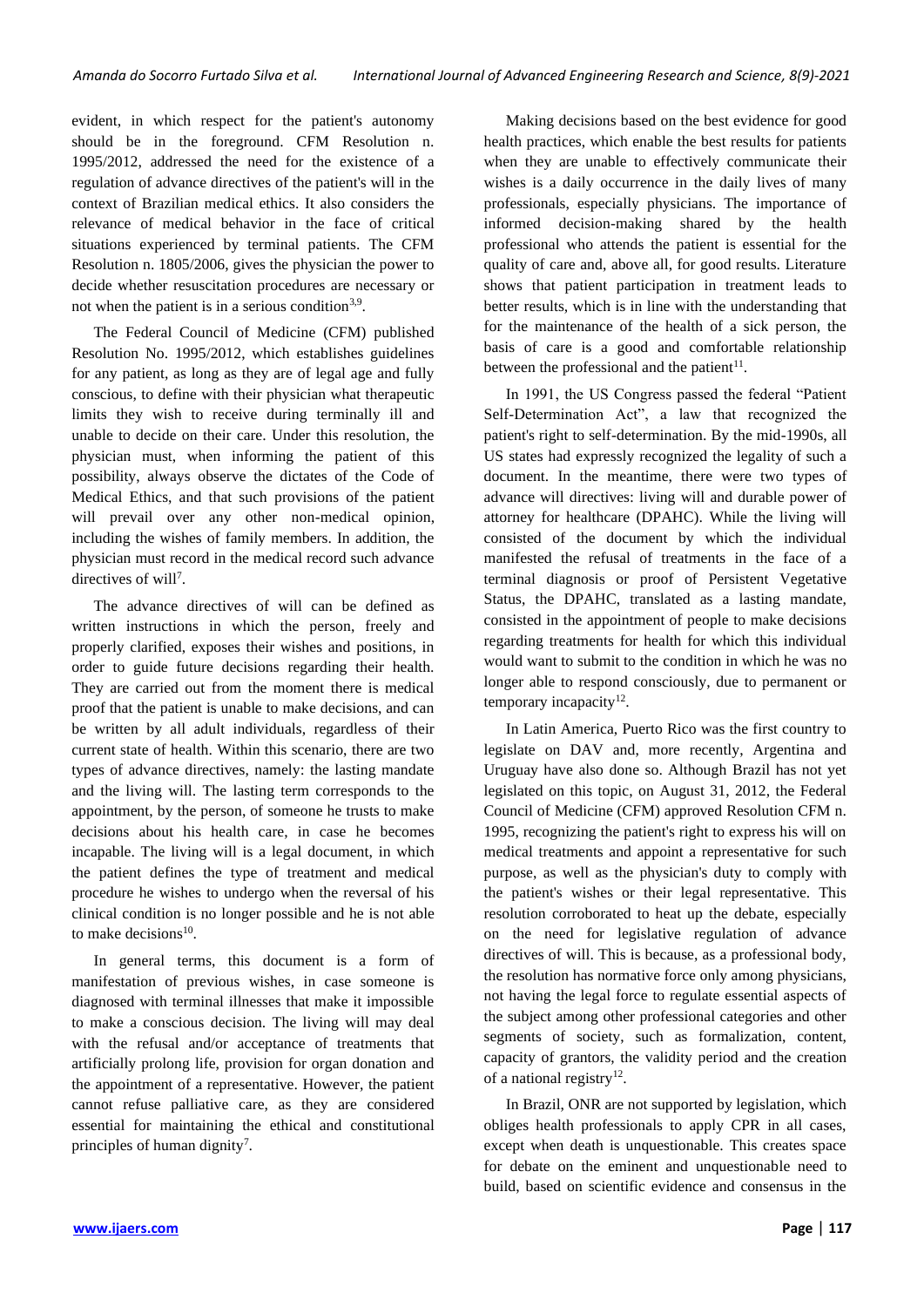literature, standardized behaviors that support the work of professionals, taking into account the moral and ethical aspects of each situation and always bearing in mind the well-being of the people involved. Physicians are not required to perform CPR maneuvers on patients with clear signs of death (cadaverous stiffness, decapitation, decomposition, or cadaveric livor), even when requested by family members. Other criteria for not starting CPR maneuvers are prior court order not to resuscitate; absence of physiological benefit due to deterioration of vital functions despite the best available treatment and neonates whose pregnancy, low birth weight or congenital anomalies are associated with early death<sup>9</sup>.

Finally, the class character of the CFM resolution does not detract from its merit, on the contrary, it turns the eyes of society in general to the debate on this extremely important issue, given that many Brazilian citizens have already sought out the notary offices, seeking to register its advance directives, showing that the theme has social importance to justify the debate $12,13$ .

#### **IV. CONCLUSION**

The results pointed to the difficulty of doctors and health professionals in talking about the subject, however, it was found that they believe in the patient's autonomy as a fundamental factor in the decision process, as well as the participation of family members and a multidisciplinary team. It was possible to observe reports that professionals do not agree with disproportionate procedures when dealing with patients with terminal illnesses and have a clear notion about the importance of palliative care in clinical practice.

The physician has a duty to always respect the opinion of the patient and their families, and this is strongly recommended and accepted in the guidelines and ethical principles. When a doctor or hospital goes to court, it is because the case needs special attention. The same happens when a family member takes action against a doctor's decision.

The decision to implement ONR should be something that starts to be part of the medical routine, but before that there needs to be legislation in force for this purpose, so that, in this way, the medical team can make the necessary decisions with legal support, without the fear of losing your record due to unnecessary processes.

The decision-making process related to the end of life involves a series of cultural issues that make the debate on the subject difficult, such as the process of denying death and the desire to fight for life, at any cost.

In the Brazilian scenario, there is still no tradition that values patient autonomy, as happens in other countries, and,

therefore, the final decision often ends up being taken by the medical team and multidisciplinary team, which most often seek to assist to ethical principles to ensure greater well-being and quality of life for patients and their families, as well as the end of life with minimal discomfort, pain and suffering.

The end of life tends to be a conflicting, controversial and complex period, in which the central figure, the individual in the process of death, and others involved experience intense feelings and emotions, which should be debated based on ethical principles shared between the patient, family members and health professionals.

The unquestionable advances in the process of managing the well-being of terminal patients achieved in recent years have made it possible to prolong the lives of many people. However, it brought a dilemma, it is complex to increase longevity without extending the suffering. The euphoria that arises with the longer life expectancy conflicts with concomitant problems that present themselves over the years, especially in the health area. In this scenario, the dignity and autonomy of the human person in the terminal stage emerge as guiding and guiding elements, fundamental in decision-making that involves this stage of life. In short, the discussion about ONR raises different issues, not only of a clinical, legal and economic nature, but also of an ethical nature, which we believe are far from consensus.

Despite being over 40 years old, the ONR is still unclear, which is why it is inferred that there is still a long way to go, both in terms of educating the population and, above all, health professionals, as well as in terms of standardization this decision-making in legal terms, so that its discussion and application becomes transversal and independent of the figure of the doctor or the institution.

Above all, the need to promote a multidisciplinary debate about the issues that permeate the end of life is highlighted, given the current and growing technical and technological capacity of science to prolong life. We believe that it is increasingly important for palliative medicine to grow, so that the end of life is increasingly provided with greater comfort and quality, but above all, with greater dignity and autonomy.

The consent for the implementation of the ONR must be a joint decision, in which, the objective, must always offer the best for the patient and their families, supporting such decision in ethical precepts. Respect for the dignity and autonomy of the patient is the main factor that must be considered in decision making, not only for the implementation of the ONR, but for any procedure that may be performed on the patient.